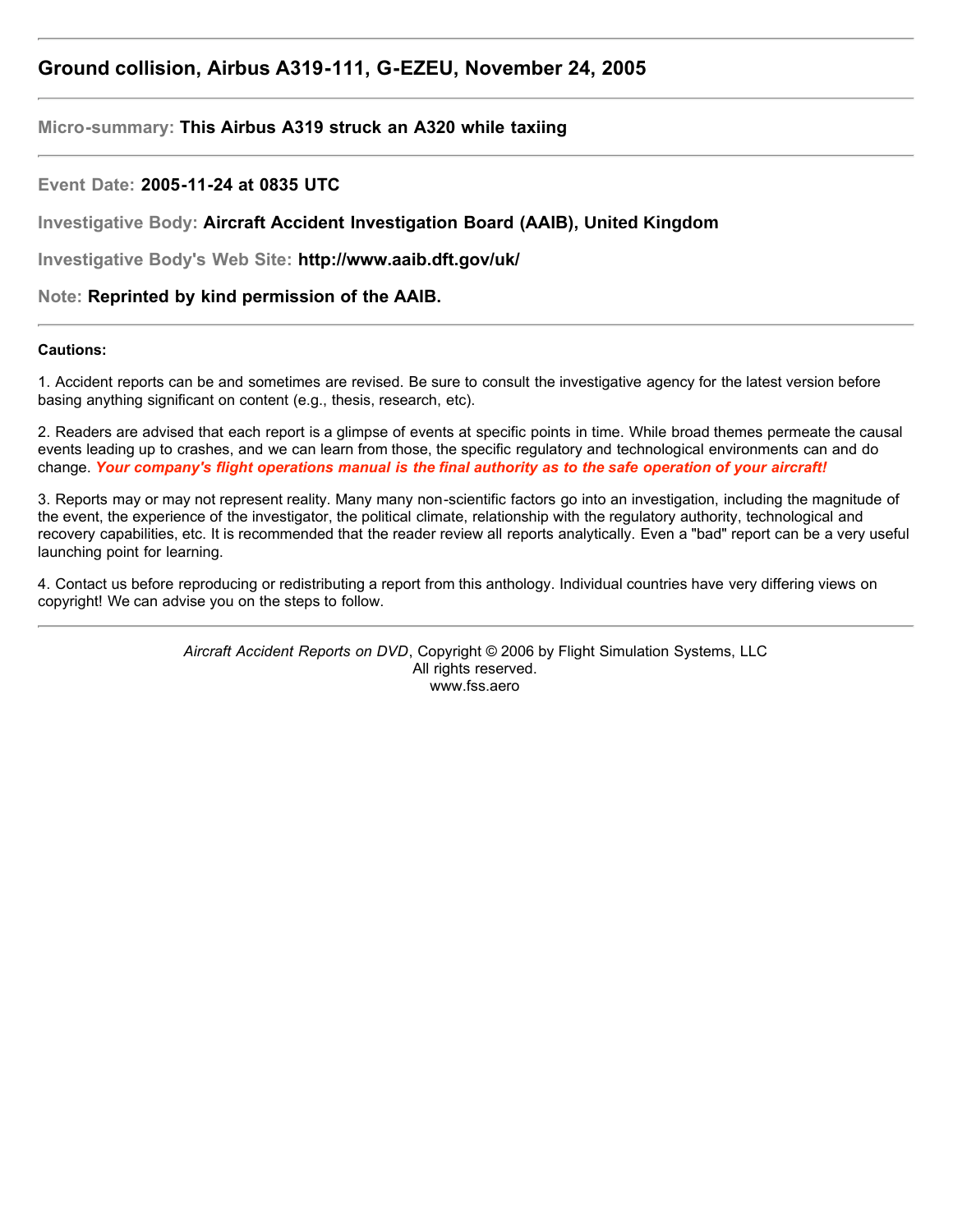# **ACCIDENT**

| <b>Aircraft Type and Registration:</b> | Airbus A319-111, G-EZEU                                                                        |
|----------------------------------------|------------------------------------------------------------------------------------------------|
| No & Type of Engines:                  | 2 CFM CFM56-5B5/P turbofan engines                                                             |
| <b>Year of Manufacture:</b>            | 2004                                                                                           |
| Date & Time (UTC):                     | 24 November 2005 at 0835 hrs                                                                   |
| Location:                              | Nottingham East Midlands Airport                                                               |
| <b>Type of Flight:</b>                 | Public Transport (Passenger)                                                                   |
| <b>Persons on Board:</b>               | $Crew - 6$<br>Passengers - 110                                                                 |
| <b>Injuries:</b>                       | Crew - None<br>Passengers - None                                                               |
| <b>Nature of Damage:</b>               | Damage to left wing tip and left wing tip of a neighbouring<br>aircraft                        |
| <b>Commander's Licence:</b>            | Airline Transport Pilot's Licence                                                              |
| <b>Commander's Age:</b>                | 45 years                                                                                       |
| <b>Commander's Flying Experience:</b>  | 10,670 hours (of which 756 were on type)<br>Last 90 days - 93 hours<br>Last 28 days - 35 hours |
| <b>Information Source:</b>             | <b>AAIB</b> Field Investigation                                                                |

# **Synopsis**

The aircraft was departing on a scheduled passenger flight to Alicante. As it taxied off its stand the aircraft's left wing tip struck the left wing tip of an A320 parked on the neighbouring stand. The commander, who was normally based in Berlin, had initially requested a pushback off the stand, in accordance with the published procedures. ATC advised him that his company's aircraft normally self manoeuvred off that stand. The commander had this 'local procedure' confirmed by the co-pilot, who was relatively new to the company, and the ground crew. After this incident, ATC ensured that all aircraft departing from this stand were pushed back before being cleared to taxi.

# **History of the flight**

The aircraft was departing on a scheduled passenger flight to Alicante. For the commander, who was normally based in Berlin, this was his first experience of a departure from Stand 50, Figure 1. When boarding the aircraft in preparation for the flight, he had noticed the proximity of a light pylon near the left wing tip and an unmanned Airbus A320 belonging to another operator, beyond the pylon on Stand 51, facing the opposite direction to his own aircraft. He checked the aerodrome charts for the Central Apron and confirmed that Stand 50 was designated a push-back stand.

When the flight crew requested clearance from ATC to 'push and start', they were advised that they were clear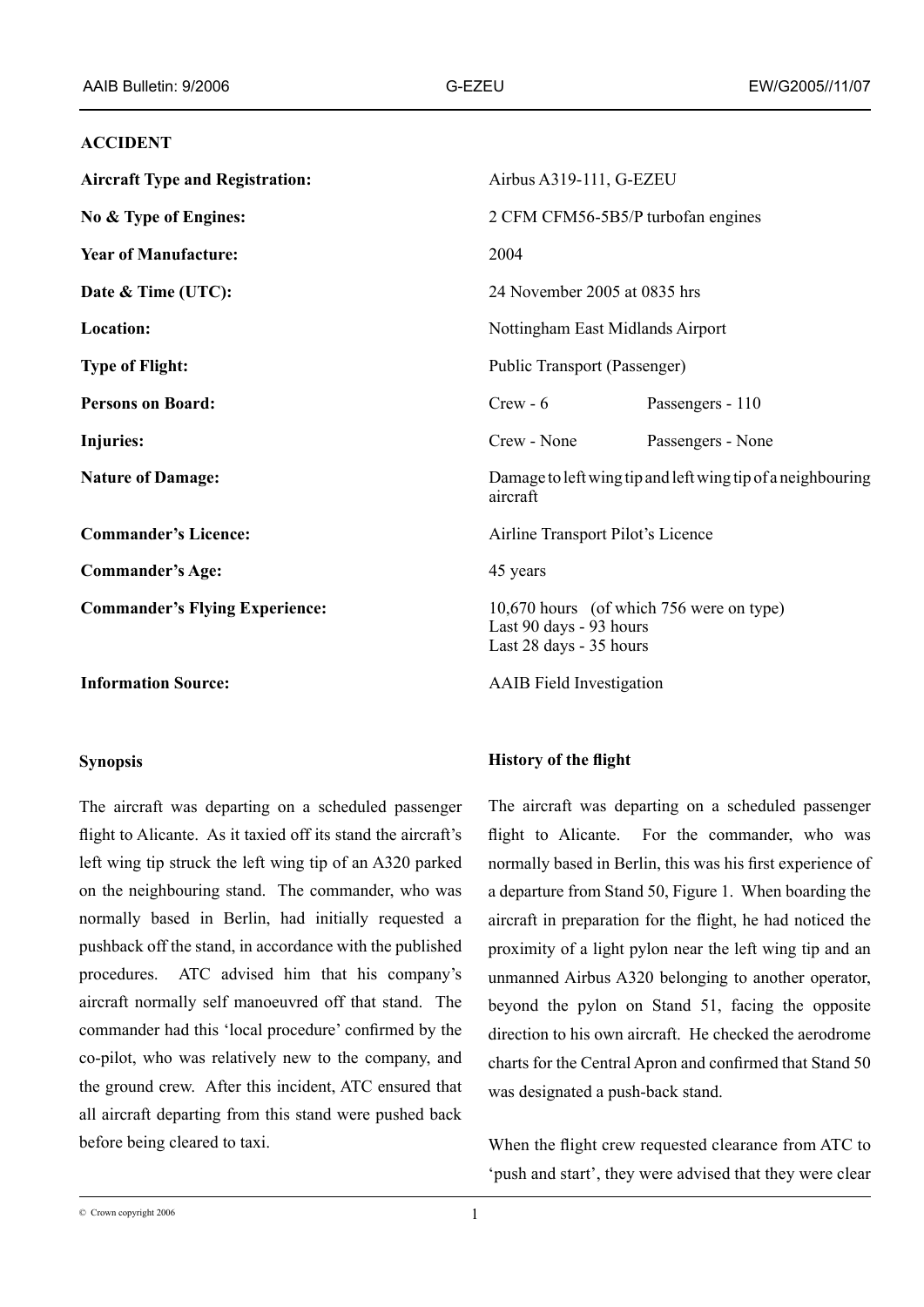to start but pushback permission was omitted. The flight crew repeated the request for pushback clearance and ATC commented that the operator's aircraft normally self manoeuvred off that stand. ATC also pointed out that there was no tug vehicle present. The commander sought the opinion of the co-pilot, who confirmed that on the previous occasions he had departed from Stand 50 the aircraft had self manoeuvred. The commander also received confirmation from the ground crewman that this was the normal arrangement. Aware that it would take time to arrange for a tug vehicle to push the aircraft back, he elected to start the engines and taxi off the stand in common with the customary practice.

After the engines were started, the commander cleared the ground crewman to unplug his headset. The ground crewman walked out to the left of the aircraft and took up a position by the left wingtip of the A320 on Stand 51, in order to provide wing tip guidance. The co-pilot requested clearance to taxi and ATC cleared the aircraft to taxi to the holding point for Runway 27. The commander checked that the wingman was giving the 'thumbs up' signal and started to taxi the aircraft, with the intention of manoeuvring it onto Taxiway Q and then Taxiway A. The aircraft was taxied straight ahead for a few metres to gain some speed before the commander introduced a shallow turn to the right, aware that he needed to avoid the light pylon and left wingtip of the aircraft on Stand 51. He stated that he then saw the wingman making the 'stop' sign (crossed arms above his head) and applied the brakes. At the same moment he felt G-EZEU's left wing tip strike the A320's left wing tip.





Diagram of stands layout of the central apron at East Midlands Airport at the time of the wingtips collision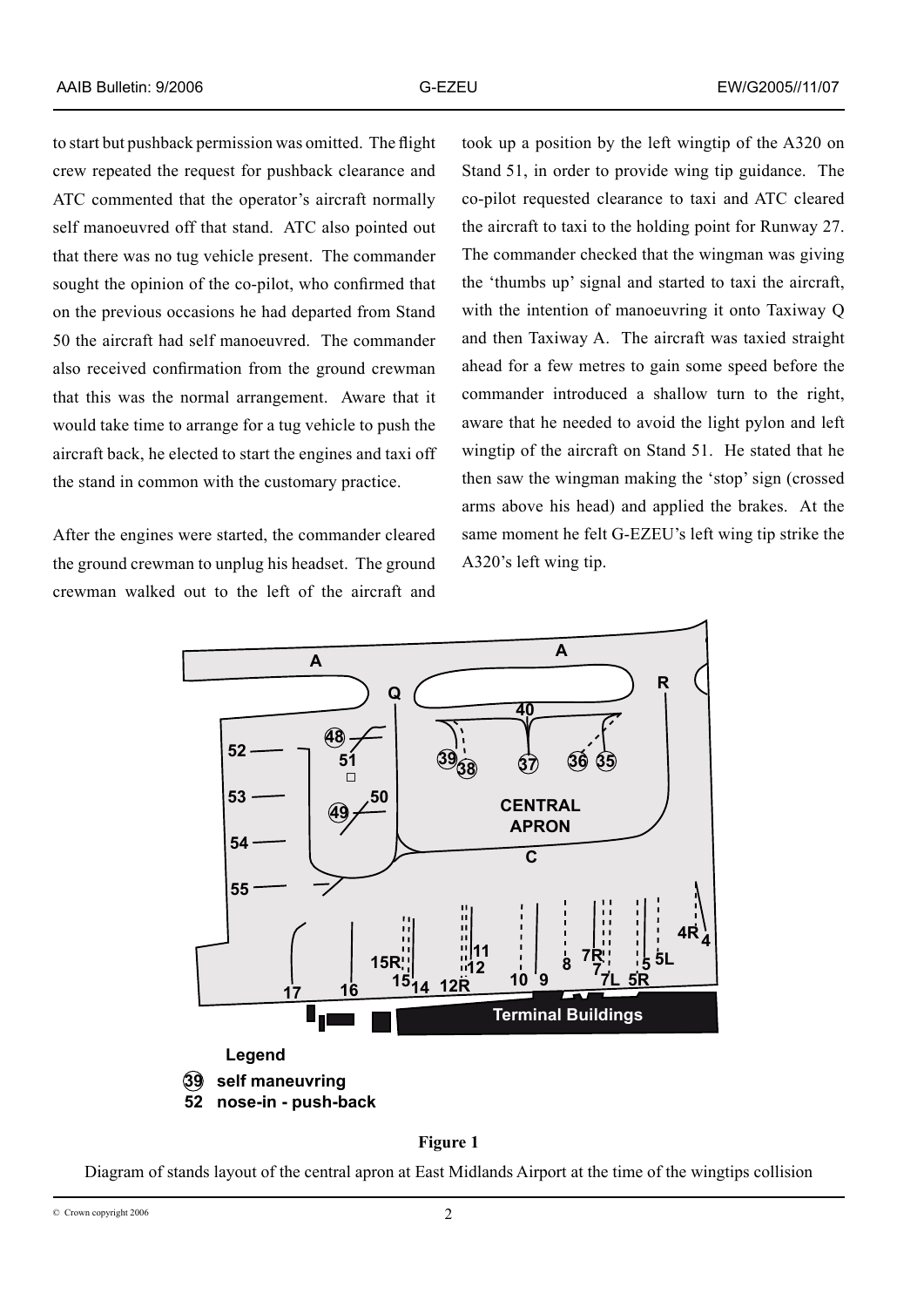The wingman stated that, having taken up his position by the A320's left wing tip, he gave the two thumbs up sign with outstretched arms to indicate wing tip clearance and the aircraft taxied straight ahead off the stand, instead of turning to the right as was usual. Although he expected G-EZEU to turn right, it did not and he realised that its left wing tip was going to contact the left wing tip of the aircraft on Stand 51. The wingman gave the stop sign by crossing his arms above his head but the reflection off the commander's side window prevented him from seeing whether the commander had observed his signal. G-EZEU continued to taxi and the two wing tips made contact, showering the wingman with debris. He recalled

that he had given the stop sign when G-EZEU's left wing was abeam the A320's forward left door and that the aircraft stopped when its damaged wing tip was level with the A320's rear left door. Neither the occupants of the aircraft nor the wingman were injured.

After G-EZEU came to a standstill, the commander applied the parking brake. He visually confirmed that there was no sign of any fuel or hydraulic fluid leakage from his left wing and the co-pilot advised ATC of the incident. In the light of the minimal damage, the crew declined the assistance of the airport fire service and asked the handling agent to send an engineer out to the aircraft for a closer inspection. The passengers were reassured and, after an engineer had confirmed that it was safe to continue, G‑EZEU was taxied on to Stand 1 via Taxiways Q, A and R.

On arrival at the stand, the crew carried out a normal shutdown and the passengers were disembarked on to coaches. As a precaution, the airport fire service had followed the aircraft to the stand.

#### **Damage to the aircraft**

The estimated relative positions of both aircraft at impact is shown in Figure 2. G-EZEU suffered damage to its left wing tip assembly and winglet. The upper section of the winglet had bent aft and a small section of the top of the winglet (approximately 20 cm by 15 cm) had separated and become embedded in the left wing tip leading edge of the A320. The navigation lights in the A320's left wingtip were damaged and the wing lower surface in this area exhibited scrape marks. Neither aircraft sustained any internal structural damage as a result of the impact.



Estimated relative positions of the aircraft at impact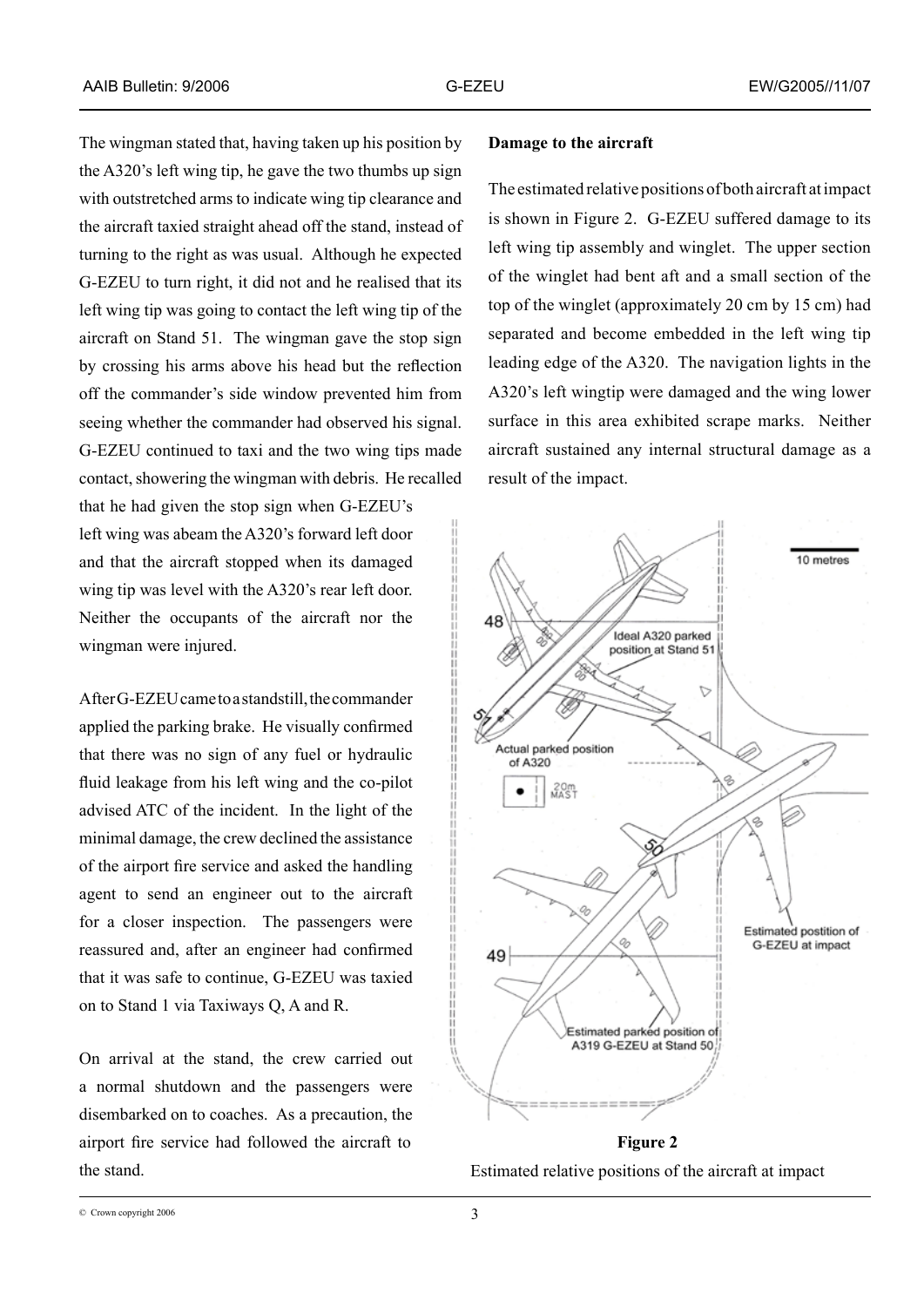### **Personnel**

The commander was employed by the operator at their Berlin base. He had positioned to Nottingham East Midlands Airport on 22 November to operate out of the airport, temporarily, for the first time. On 23 November, the day before the incident, he had commanded the same scheduled departure to Alicante from Stand 1, a push-back stand. On completion of the return flight back to Nottingham East Midlands, the aircraft parked on Stand 7L.

The co-pilot had joined the company four months earlier in July, to be based at Nottingham East Midlands Airport. He had completed his training by the middle of October and this was his fifth or sixth departure from Stand 50. The three other commanders, with whom he had operated on all his previous departures from that stand, had self manoeuvred the aircraft.

The co-pilot had been based at Nottingham East Midlands Airport with his previous employer but he had always operated their turboprop aircraft from other stands on the central apron. The accident occurred on his first duty following two weeks leave.

The wingman had been employed on ground crew headset duties, which included the wingman's role, for one year. He commented that during training he had been informed that Stand 50 was not a push-back stand.

# **Procedures**

The charts that the operator provided for its flight crews indicated that Stand 50 was a pushback stand. This reflected the procedures contained in the United Kingdom Aeronautical Information Package (UK AIP) and, as a result, there were no taxiway markings leading forward off the stand.

The obstacle clearance dimensions for aerodrome aprons and stands are specified in CAP 168, entitled '*Licensing of Aerodromes'*. It states:

*The dimensions of the apron should be such that the minimum clearance between a manoeuvring aircraft and any obstruction is 20% of wingspan.*

*'For nose-in push-back stands this safety clearance may be reduced to 4.5m where a suitably managed guidance system, acceptable to the CAA, is acceptable.'*

The Central Apron at Nottingham East Midlands Airport, including Stand 50, was remarked in March 2003 and within a few months it had become common practice, agreed between the operator and ATC, for the operator's Boeing 737-300 aircraft to self manoeuvre off Stand 50. At the beginning of September 2005, the operator introduced the Airbus A319 to their base at Nottingham East Midlands and the practice of self-manoeuvring off Stand 50 continued. Having taxied forward off the stand, it was usual for the operator's aircraft to leave the Central Apron via Taxiway C.

The B737-300 has a wingspan of 28.89 metres and 20% of that span equates to a minimum clearance of 5.78 metres. The A319's wingspan is 5.2 metres greater, at 34.09 metres.

JAR OPS 1 places responsibility on the commander by stating:

*'for the operation and safety of the aeroplane from the moment the aeroplane is first ready to move for the purpose of taxying prior to take-off until the moment it finally comes to rest at the end of the flight.'.*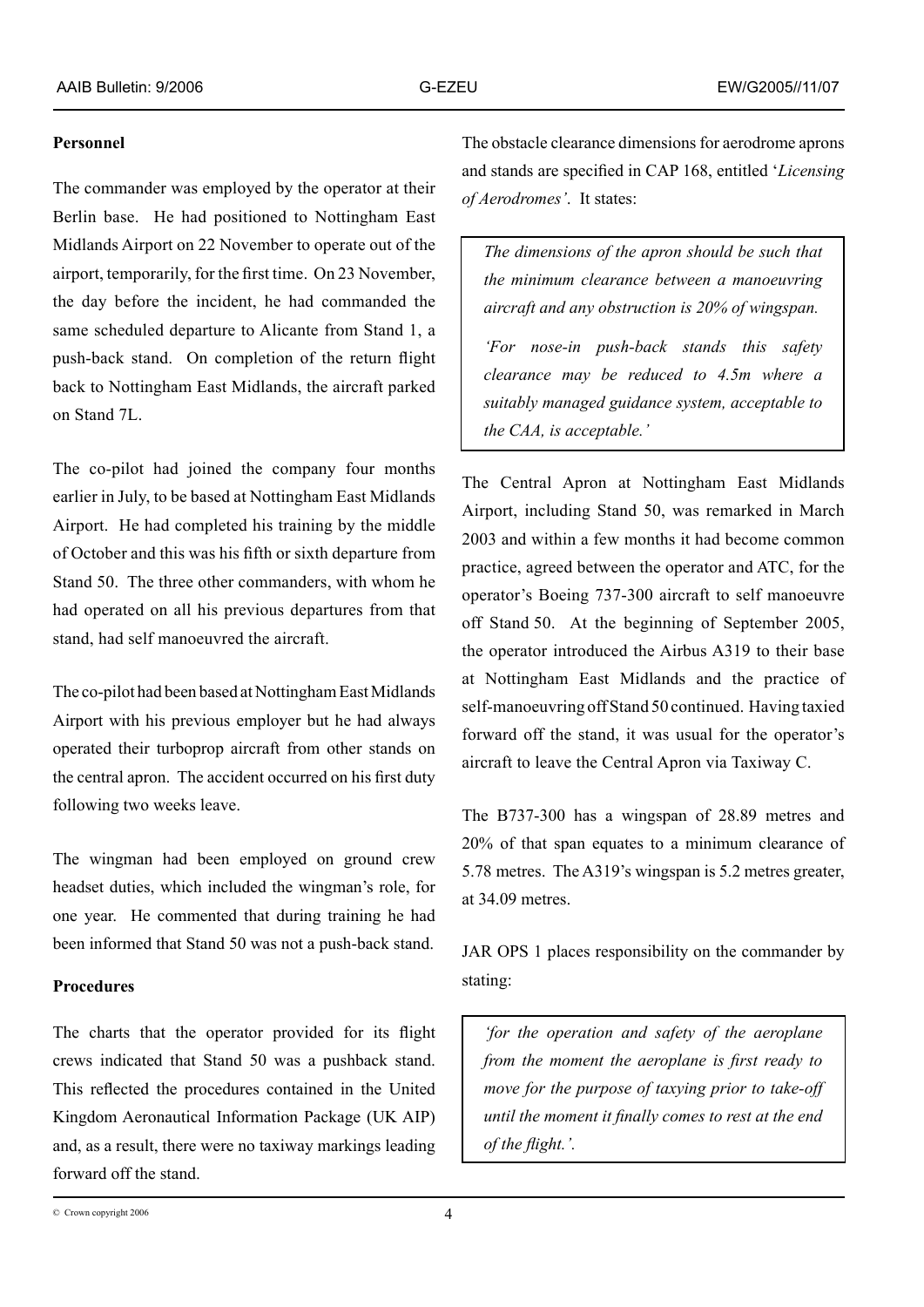This responsibility is reflected in the operator's Operations Manual, which also states:

*'When departing from the ramp, local procedures for start up and taxi clearance are to be followed.'* 

Further, under the heading '*Manoeuvring'* it specifies that:

*'It is the Commander's and/or the ground engineer's responsibility to ensure that there is adequate clearance when taxying in the vicinity of obstructions…. If necessary a wing tip watch shall be provided preferably at each wing tip'.* 

#### **Flight Recorders**

The aircraft was fitted with a Solid State Memory Flight Data Recorder (FDR) capable of recording a range of flight parameters into solid state memory<sup>1</sup>. The aircraft was also fitted with a Cockpit Voice Recorder (CVR) which recorded crew speech and area microphone inputs into solid state memory, and which provided 120 minutes of combined recordings and area microphone and 30 minutes of separate higher quality recordings. Both recorders were downloaded at the AAIB and data and audio recordings were recovered for the ground-collision accident.

A time-history of the relevant parameters during the ground collision is shown at Figure 3. The data presented at Figure 3 starts one second before the parking brake is released and shows an initial recorded heading of just over 038°M and about 24%  $N_1$  on both engines.

#### **Footnote**

Five seconds after the aircraft started to roll forward, the  $N_1$  started to increase on both engines, reaching a maximum of 31% on engine No 1 (left side) and 28% on engine No 2 (right side), three seconds later. As the thrust was increasing, and after approximately five metres of forward movement<sup>2</sup>, the aircraft started a turn to the right; this was consistent with the use of differential thrust. There was no evidence of rudder pedal or brake pedal movement during the turn and nose wheel steering angle and tiller angle were not recorded.

The aircraft continued turning to the right for approximately 12 seconds to a heading of 058ºM before colliding with the A320. The rate of change of heading at the point of collision was about 2.8º per second and the ground speed, at most, six knots. The turn to the right immediately slowed, consistent with the left wing being temporarily constrained, and the brakes were applied, bringing the aircraft to a stop eight metres further on. The final heading was recorded at just over 059ºM and the aircraft had travelled a total distance of 38 metres.

#### **Analysis**

While responsibility for the safe operation of the aircraft lay with the commander, on this occasion he was presented with a set of circumstances which strongly encouraged him to follow an alternative plan to the one he had expected. He had intended to carry out the published procedure and his decision not to do so was influenced by those with whom he would normally liaise when departing from a self manoeuvring stand. Their advice was given greater credibility by virtue of their

#### **Footnote**

Parameters that would have been useful to the investigation but were not recorded included nose wheel steering angle and tiller angle, and distance travelled on the ground. Ground speed was recorded but with a resolution of one knot and a one second sample rate.

<sup>2</sup> The parameter *DISTANCE [calculated]* was calculated by integrating twice the recorded longitudinal acceleration. The first integration generated the parameter *GROUND SPEED [calculated]* which is shown in Figure 3 against the recorded ground speed of lower resolution.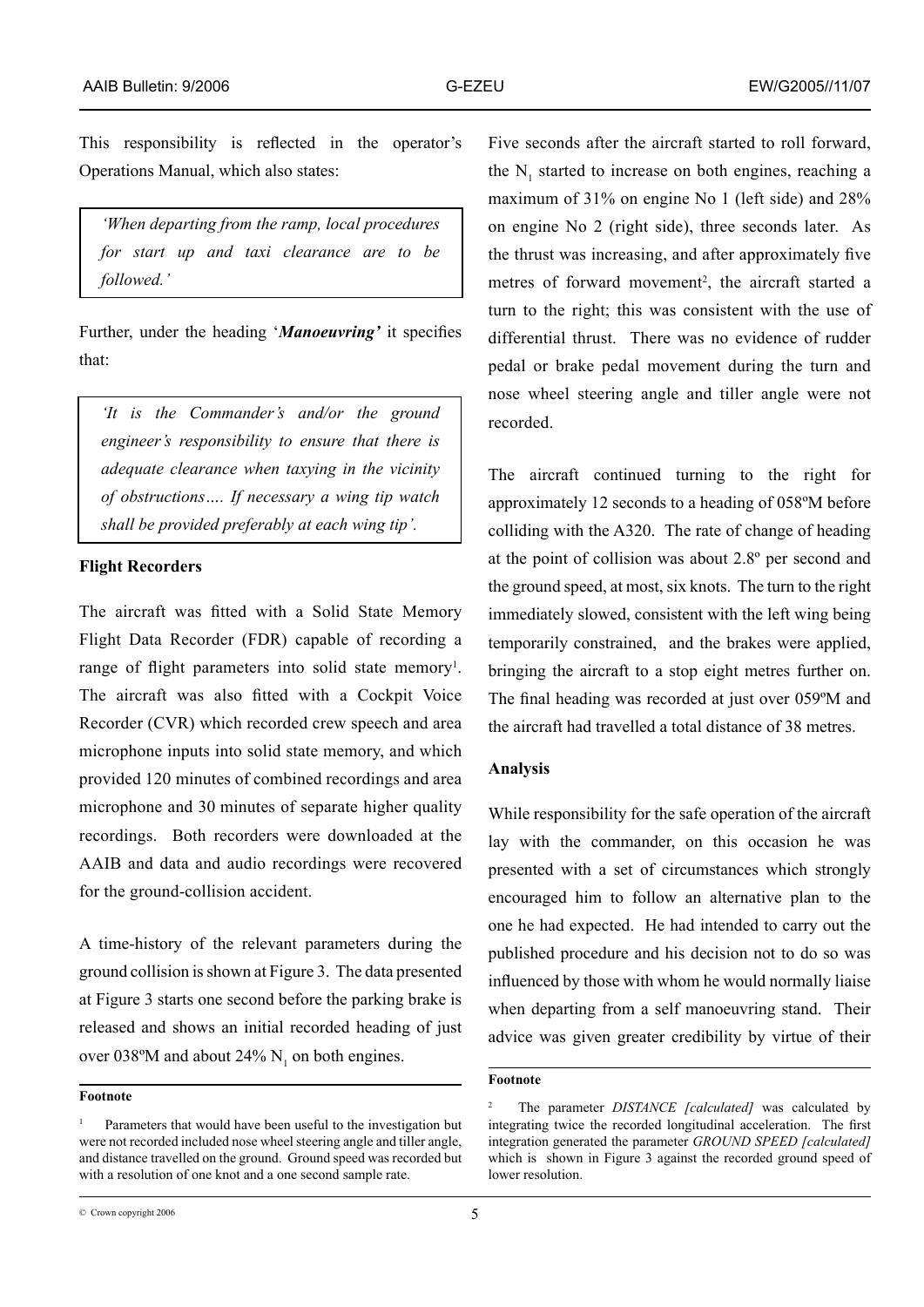

#### **Figure 3**

Salient FDR Parameters (Accident to G-EZEU on 24 November 2005)

familiarity with operations at Nottingham East Midlands Airport. By contrast, this was the commander's first departure from Stand 50 and his second day on temporary loan from his home base in Berlin. In addition, the commercial pressure to depart on time mitigated against waiting for an available push-back tug.

The commander was aware of the nearby obstacles on the left side of his aircraft but was informed by ATC, the co-pilot and the ground crewman that it was normal to self manoeuvre off Stand 50. However, he was not advised that it was also customary to taxi to the right, on to Taxiway C, as opposed to turning left onto Taxiway Q, as he intended. In addition, the historical precedent was based on the initial operation of the B737-300, whose wingspan is 5.2 metres less than the A319-100. This difference in wingspan further eroded the A319's wingtip clearance from obstacles